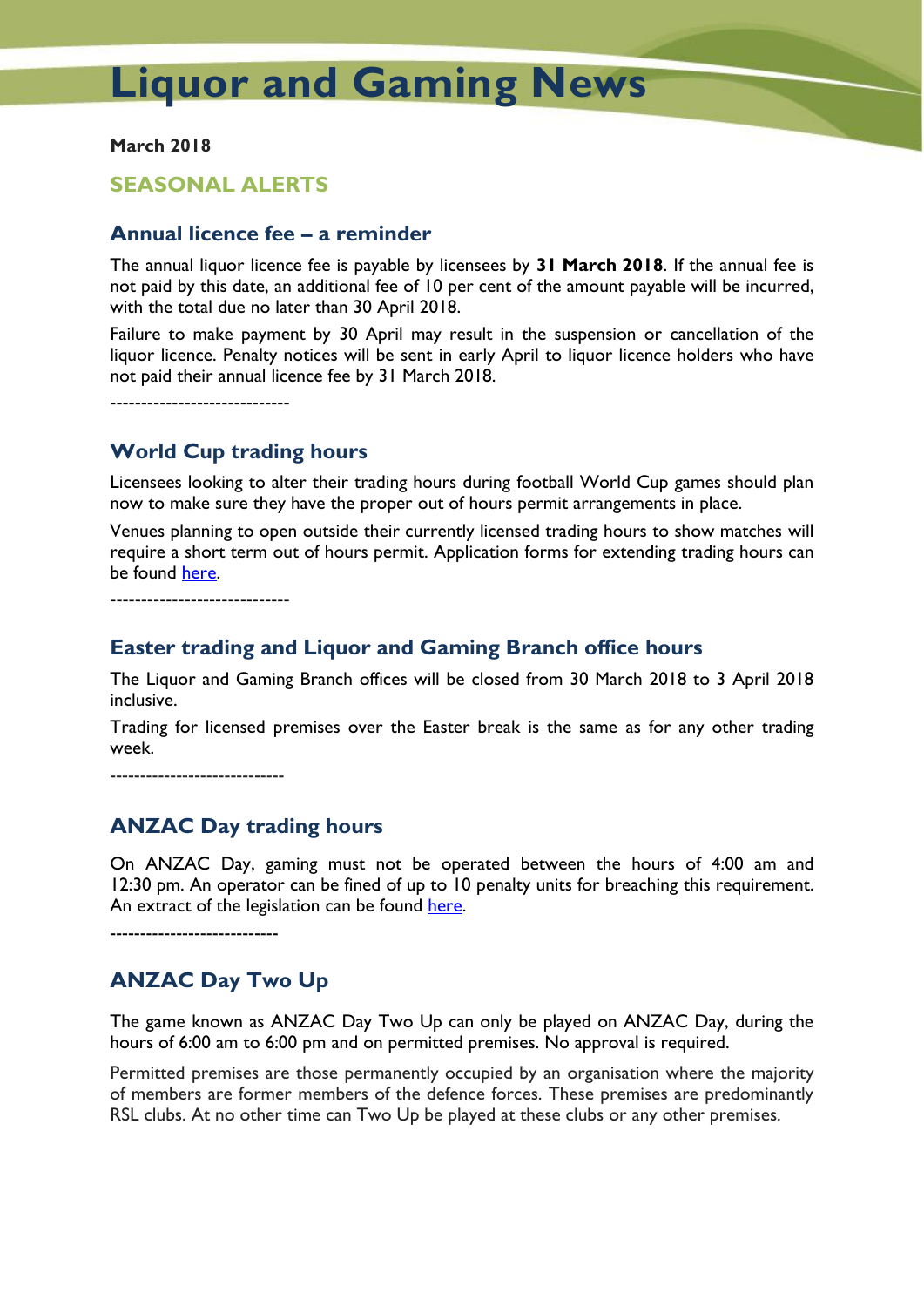## **REGULATORY NEWS**

#### **Responsible Gambling Mandatory Code of Practice for Tasmania**

Changes to the *Responsible Gambling Mandatory Code of Practice for Tasmania* and associated Tasmanian Liquor and Gaming Commission Rules are available on the Branch's website [here.](http://www.treasury.tas.gov.au/liquor-and-gaming/gambling/reduce-harm-from-gambling/mandatory-code-of-practice)

The revised Code and Rules will commence on 1 May 2018, with some requirements having a transition period of six months to implement. This date allows time for relevant operators to amend and seek approval of their operating procedures.

-----------------------------

#### **Off permits for sale of liquor**

If you have an on licence, are selling liquor for consumption off your licensed premise (for example, under an occupational licence), and do not have an off permit, then please contact the Branch. A licensee was recently fined for selling liquor to patrons for consumption on tables outside the licensed premises without an off permit.

-----------------------------

#### **Commissioner for Licensing - recent written decisions**

The written decisions of the Commissioner for Licensing provide his consideration of a number of aspects of liquor licensing that future applicants and representors may find useful for their applications and correspondence, and may be of interest to the broader community.

All decisions can be found at<http://www.treasury.tas.gov.au/liquor-and-gaming/about-us> by selecting the "Commissioner for Licensing" link or click [here.](http://www.treasury.tas.gov.au/liquor-and-gaming/about-us/commissioner-for-licensing/liquor-licence-decisions) -----------------------------

#### **Gambling advertising and the consumption of liquor**

The Tasmanian Liquor and Gaming Commission has determined to amend the wording of section 1.8 of the 'Responsible Gambling Mandatory Code of Practice for Tasmania' and all related Rules, to bring them into line with the intention of the Australian Association of National Advertisers' 'Wagering Advertising & Marketing Communication Code'.

The Commission notified all relevant licence holders and provided in excess of 12 months' notice of the impending change, which will take effect from **31 March 2018** for all forms of gambling.

From that date, advertising must:

#### **"Not portray, condone or encourage gambling in combination with the consumption of alcohol.**

*This does not apply to advertising that shows celebrating a win in a responsible manner outside of a gambling venue."*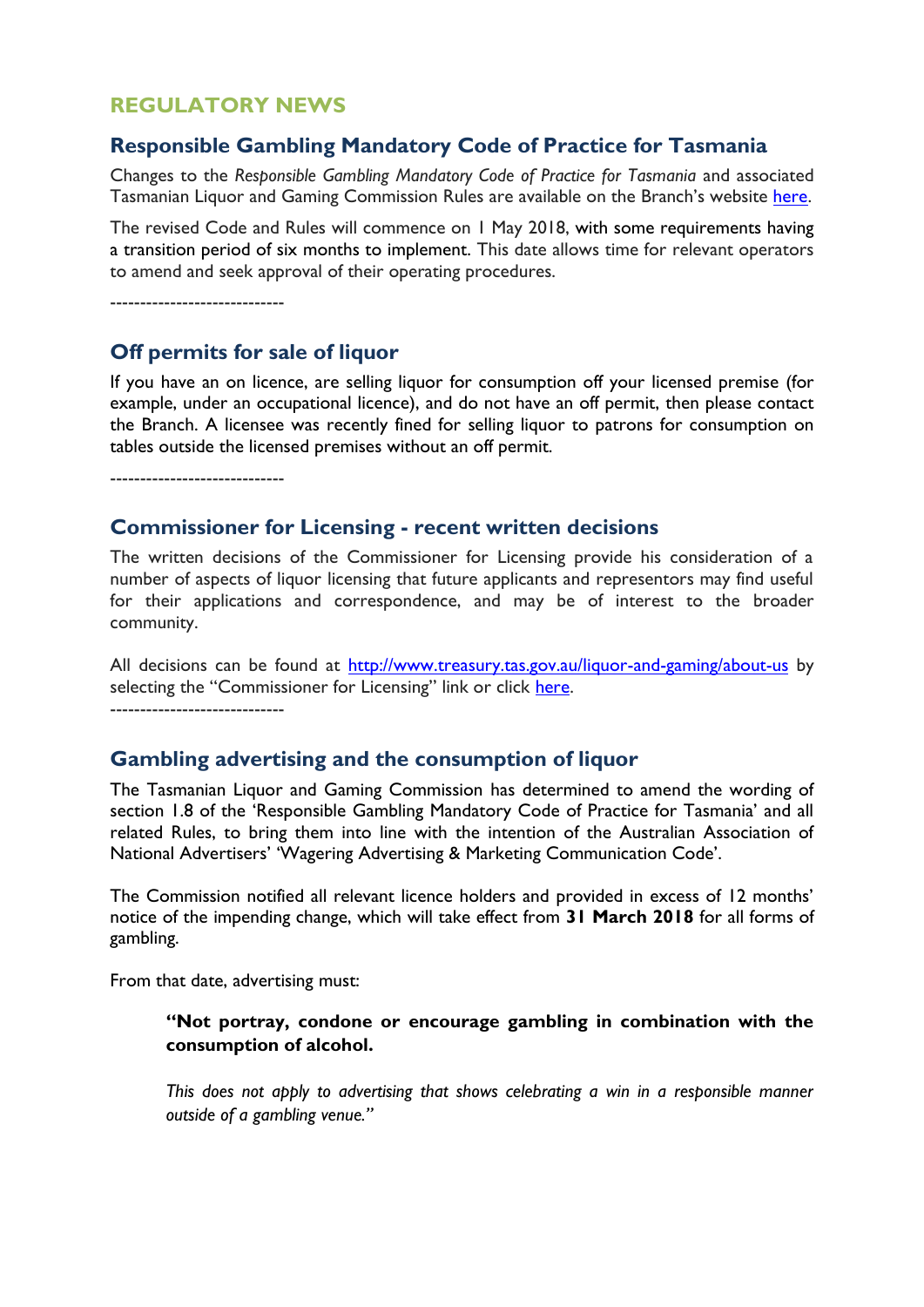Access to the amended documents will be available from the effective date of 31 March 2018 on the Liquor and Gaming Branch website: www.treasury.[tas.gov.au](http://www.treasury.tas.gov.au/)

----------------------------

# **Social and Economic Impact Study of Gambling in Tasmania**

The Fourth Social and Economic Impact Study of Gambling in Tasmania was publicly released by the Treasurer on 16 January 2018 and both volumes are available on the Branch's [website.](http://www.treasury.tas.gov.au/liquor-and-gaming/gambling/reduce-harm-from-gambling/social-and-economic-impact-studies)

The report:

- provides an update of components from the first, second and third studies with an analysis of key trends and comparisons with other states, including, but not limited to an update of the gambling industry structure and characteristics; changes and trends in gambling behaviour; and revenue;
- undertakes a gambling prevalence study to enable comparisons with previous Tasmanian prevalence studies; and
- provides an update of the social and economic impacts of gambling on individuals and affected others.

----------------------------

# **INDUSTRY DATA**

- [Licence applications with the Commissioner for Licensing.](http://www.treasury.tas.gov.au/liquor-and-gaming/about-us/commissioner-for-licensing/applications-with-commissioner)
- [Liquor industry data.](http://www.treasury.tas.gov.au/liquor-and-gaming/legislation-and-data/liquor-industry-data)
- [Data relating to gaming and wagering.](http://www.treasury.tas.gov.au/liquor-and-gaming/legislation-and-data/gambling-industry-data)

# **Disciplinary actions taken by the Tasmanian Liquor and Gaming Commission October 2017 – February 2018**

| <b>Licence holder</b>                              | <b>Section</b><br>of Act | <b>Breach</b>                                                                         | <b>Outcome</b>                                                                    |
|----------------------------------------------------|--------------------------|---------------------------------------------------------------------------------------|-----------------------------------------------------------------------------------|
| Pin High Investments Pty Ltd<br>(Bridport Bay Inn) | 50(2)                    | Allow staff to perform the duties of a special<br>employee when not licensed to do so | Fined \$1 272                                                                     |
| Kaylee Hattinger                                   | 164(1)                   | Providing false and misleading information                                            | Fined \$3 925 and<br>special employee's<br>licence suspended for<br>three months  |
| Great Lake Hotel Pty Ltd (Great<br>Lake Hotel)     | 92(2)                    | Non-compliance with the Commission's<br>Surveillance Standards                        | Fined \$3 925 and<br>licensed premises<br>gaming licence<br>suspended for 14 days |